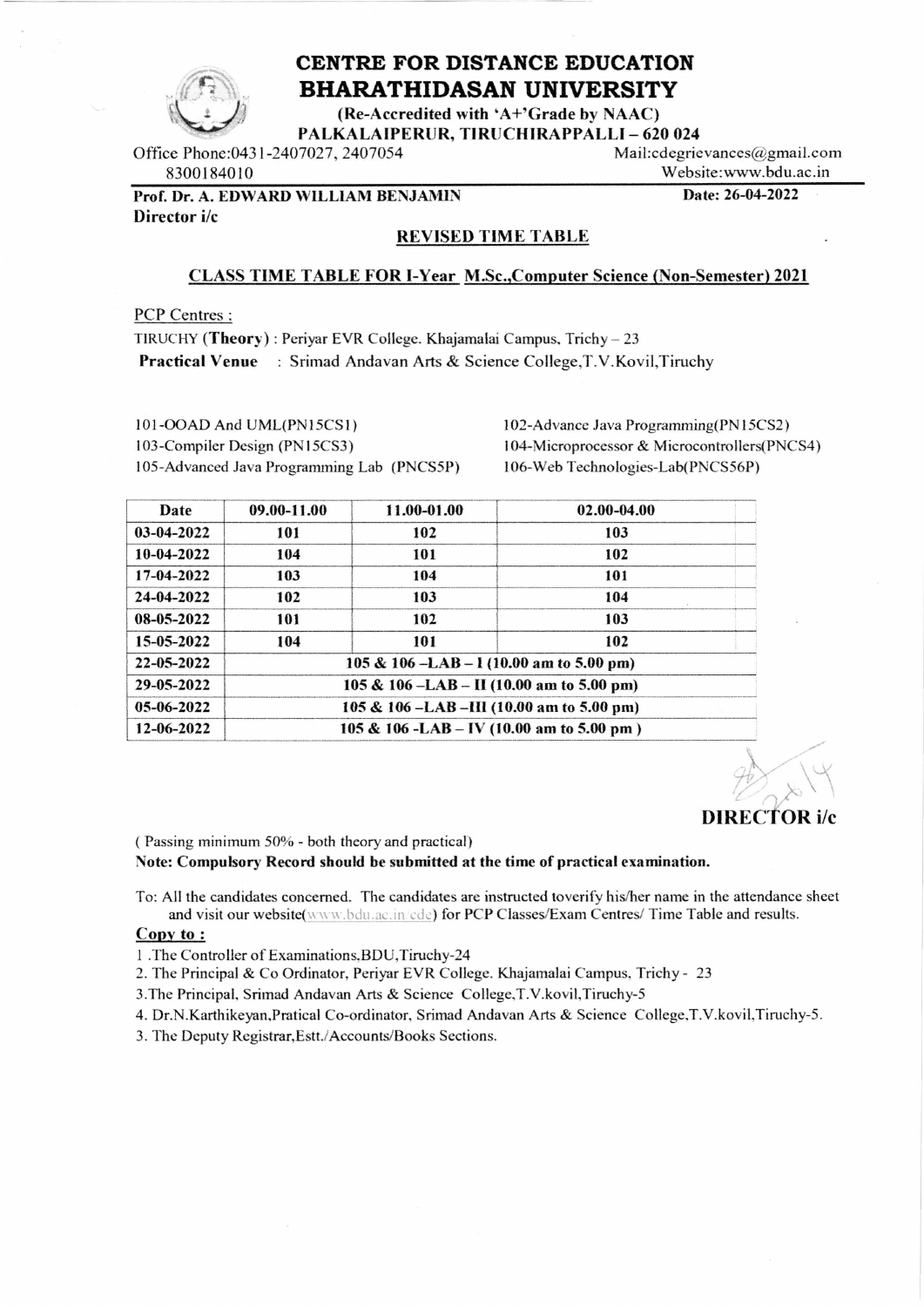

### **BHARATHIDASAN UNIVERSITY**

(Re-Accredited with 'A+'Grade by NAAC)<br>CENTRE FOR DISTANCE EDUCATION

PALKALAIPERUR, TIRUCHIRAPPALLI – 24<br>1-2407027, 2407054 Mail:cdegrievances@gmail.com

Office Phone:0431-2407027, 2407054

Website:www.bdu.ac. in

#### Prof. Dr. A. EDWARD WILLIAM BENJAMIN Director i/c

Date: 26-04-2022

#### PRACTICAL TIME TABLE FOR I - Year M.Sc. Information Tech (Non-Sem.)2021

TRICHY : Srimad Andavan Arts & Science College, T.V. Kovil, Tiruchy THANJAVUR : Bon Secours College for Women, Vilar Bypass Road, Thanjavur

<sup>105</sup>- Programming in Java Lab 106- RDBMS Lab

| Date       | $09.00 - 11.00$                                       | 11.00-01.00                                          | 02.00-04.30 |  |
|------------|-------------------------------------------------------|------------------------------------------------------|-------------|--|
| 08.05.2022 | 105 -Lab $-1(10.00$ am to 5.00pm)                     |                                                      |             |  |
| 15.05.2022 | 105-Lab – II $(10.00 \text{ am to } 5.00 \text{ pm})$ |                                                      |             |  |
| 22-05-2022 |                                                       | 106 -Lab - $1(10.00 \text{ am to } 5.00 \text{ pm})$ |             |  |
| 29-05-2022 | 106-Lab – II $(10.00 \text{ am to } 5.00 \text{ pm})$ |                                                      |             |  |

DIRECTOR i/c

 $\mathcal{L}$ 

To: All the candidates concerned (Trichy, Cuddalore & Pudukkottai)

#### Copy to:

- <sup>I</sup>.The Controller of Examinations,BDU,Tiruchy-24
- 2. The PrincipaVPractical Co-ordinator's Trichy & Thanjavur PCPs
- 3. The Deputy Registrar, Estt./Accounts/Books Sections.